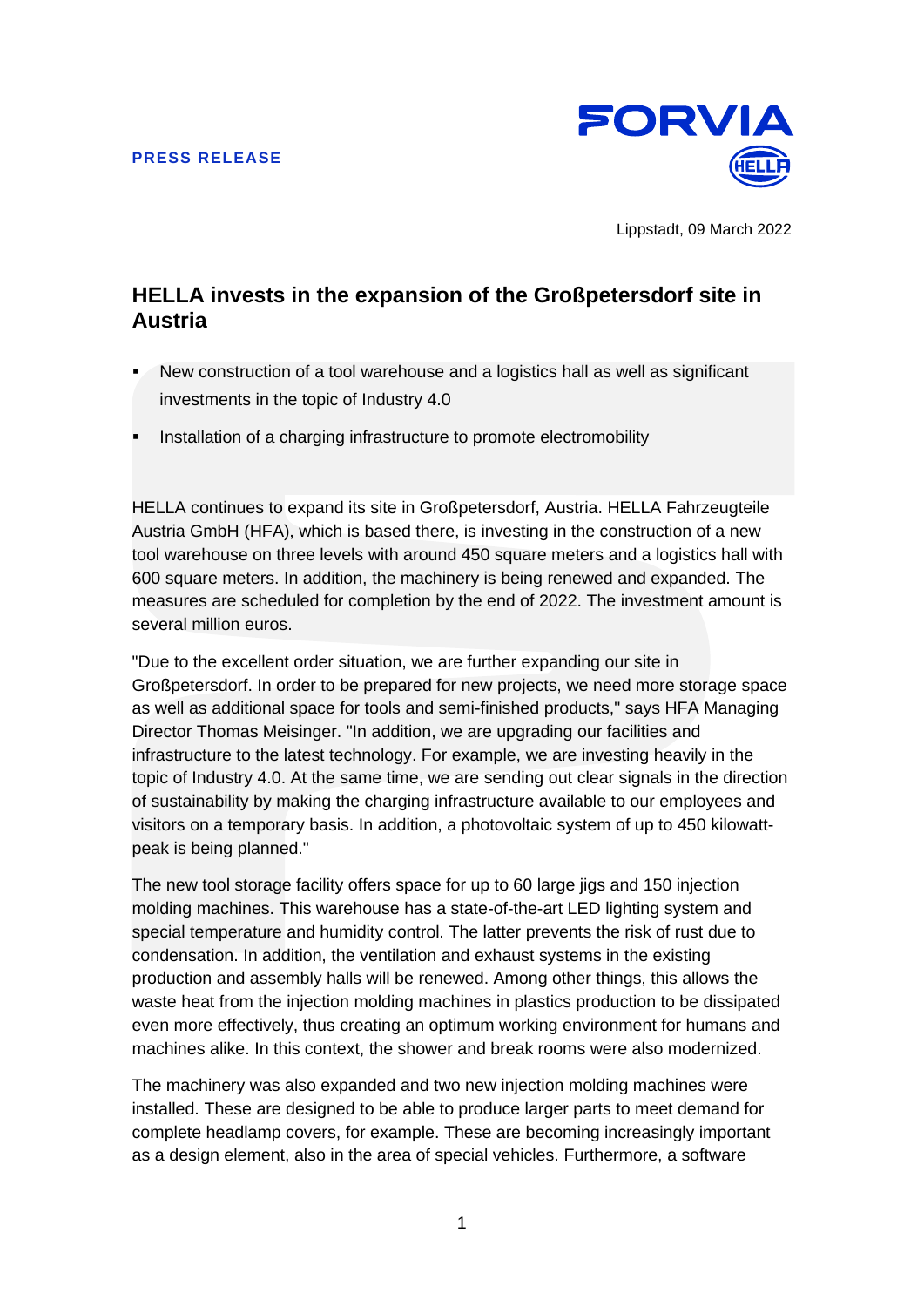

update to Winfactory 4.0 has been performed. Production processes can be further optimized via this "Smart Factory" monitoring software.

A semi-automated production line is currently in the start-up phase. The S-Series product families will be produced on it. These high-quality LED work lamps are developed to the highest HELLA standards and offer excellent value for money. The construction of the new logistics hall will also increase storage capacity at the Großpetersdorf site by 600 square meters to a total of 2,400 square meters. The new logistics hall is mainly used for the storage of semi-finished products, which are stored there with the help of a high-bay warehouse system until further processing. The investment measures increase in-house production and thus contribute to an extension of the value chain.

With over 600 employees, HFA is one of the largest employers in Burgenland. On a production area of around 6,000 square meters, state-of-the-art lighting systems for agricultural machinery, construction machinery, motorcycles, snowmobiles and the mining sector are produced and supplied to customers all over the world.

**Note:** This text and corresponding photo material can also be found in our press database at: www.hella.com/press

## **About HELLA**

HELLA is a listed subsidiary of Faurecia. Together they operate under the overarching umbrella brand FORVIA. Within the factual group, HELLA stands for high-performance lighting technology and automotive electronics. At the same time, the company covers a broad service and product portfolio for the spare parts and workshop business as well as for manufacturers of special vehicles with its Business Group Lifecycle Solutions. HELLA has 36,000 employees at more than 125 locations worldwide and generated currency and portfolio-adjusted sales of € 6.5 billion in the fiscal year 2020/2021.

#### **About FORVIA**

FORVIA comprises the complementary technology and industrial strengths of Faurecia and HELLA. With over 300 industrial sites and 77 R&D centers, 150,000 people, including more than 35,000 engineers across 40+ countries, FORVIA provides a unique and comprehensive approach to the automotive challenges of today and tomorrow. Composed of 6 business groups with 24 product lines, and a strong IP portfolio of over 14,000 patents, FORVIA is focused on